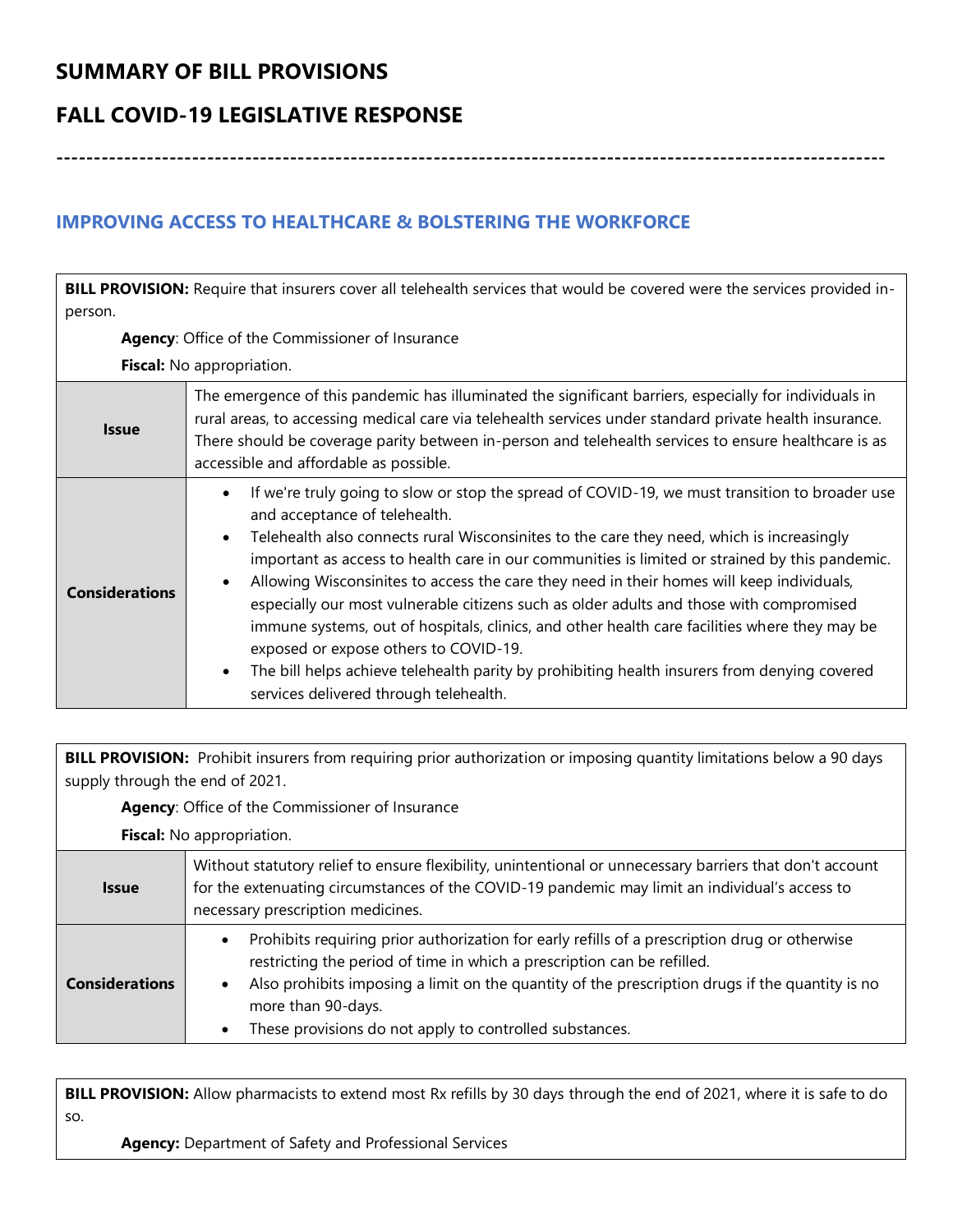| Fiscal: No appropriation. |                                                                                                                                                                                                                                                                                                                                                                                                                             |
|---------------------------|-----------------------------------------------------------------------------------------------------------------------------------------------------------------------------------------------------------------------------------------------------------------------------------------------------------------------------------------------------------------------------------------------------------------------------|
| <b>Issue</b>              | Health care providers need to prioritize services during the pandemic – typically, pharmacists must<br>obtain a health care provider's approval to allow a prescription renewal.                                                                                                                                                                                                                                            |
| <b>Considerations</b>     | Individuals and pharmacists need flexibility when providers are overextended or otherwise<br>$\bullet$<br>unable to extend a prescription in a timely manner.<br>Does not include controlled substances and where a "no refill" indication has been made.<br>$\bullet$<br>Pharmacists must get a health care provider's approval for additional refills after the initial<br>refill without affirmative physician approval. |

| BILL PROVISION: Provide the Division of Personnel Management with additional flexibility through 2021. |                                                                                                                                                                                                                                                                                                                                                                             |
|--------------------------------------------------------------------------------------------------------|-----------------------------------------------------------------------------------------------------------------------------------------------------------------------------------------------------------------------------------------------------------------------------------------------------------------------------------------------------------------------------|
| <b>Agency: Department of Administration</b>                                                            |                                                                                                                                                                                                                                                                                                                                                                             |
| <b>Fiscal:</b> No appropriation.                                                                       |                                                                                                                                                                                                                                                                                                                                                                             |
| <b>Issue</b>                                                                                           | Statutory relief is necessary in order to allow DPM to assist agencies in retaining LTE staff and quickly<br>recruiting additional staff critical to the response efforts, helping ensure that state agencies can<br>dedicate the maximum level of resources to the emergency response.                                                                                     |
| <b>Considerations</b>                                                                                  | These changes were included in 2019 Act 185, but have expired. This provision would extend<br>$\bullet$<br>the following changes through 2021:<br>Waiving the 1,040-hour annual limit that a limited term employee may work in a<br>$\circ$<br>calendar year, and<br>Allowing a state employee to take annual leave during the first six month of<br>$\circ$<br>employment. |

## **REDUCING THE COST OF CRITICAL HEALTHCARE SERVICES AND ADDRESSING DISPARITIES**

**BILL PROVISION:** Ensure that health plans provide coverage for testing, diagnosis, treatment, prescriptions, and vaccines related to COVID-19.

**Agency**: Office of the Commissioner of Insurance

| <b>Issue</b>          | The recently enacted federal bill, the Families First Coronavirus Response Act, provides that insurers<br>cover testing and screening related to COVID-19. Additionally, current law requires health insurance<br>policies and self-insured governmental health plans to cover, until March 13, 2021, testing for COVID-<br>19 without imposing any copayment or coinsurance. Uncertainty around coverage of treatment,<br>including prescription medicines, following the testing and diagnosis of COVID-19 disincentivizes<br>individuals from obtaining testing, risking public health and safety and harming the collective effort to<br>reduce the spread of the virus. |
|-----------------------|------------------------------------------------------------------------------------------------------------------------------------------------------------------------------------------------------------------------------------------------------------------------------------------------------------------------------------------------------------------------------------------------------------------------------------------------------------------------------------------------------------------------------------------------------------------------------------------------------------------------------------------------------------------------------|
| <b>Considerations</b> | A recent study found that Americans were avoiding the use of health care services, even if they<br>$\bullet$<br>had insurance, out of fear for the financial implications.<br>Requiring coverage for COVID-19 related services provides certainty to consumers and<br>$\bullet$<br>enhances our collective ability to identify and treat affected individuals and reduce spread.                                                                                                                                                                                                                                                                                             |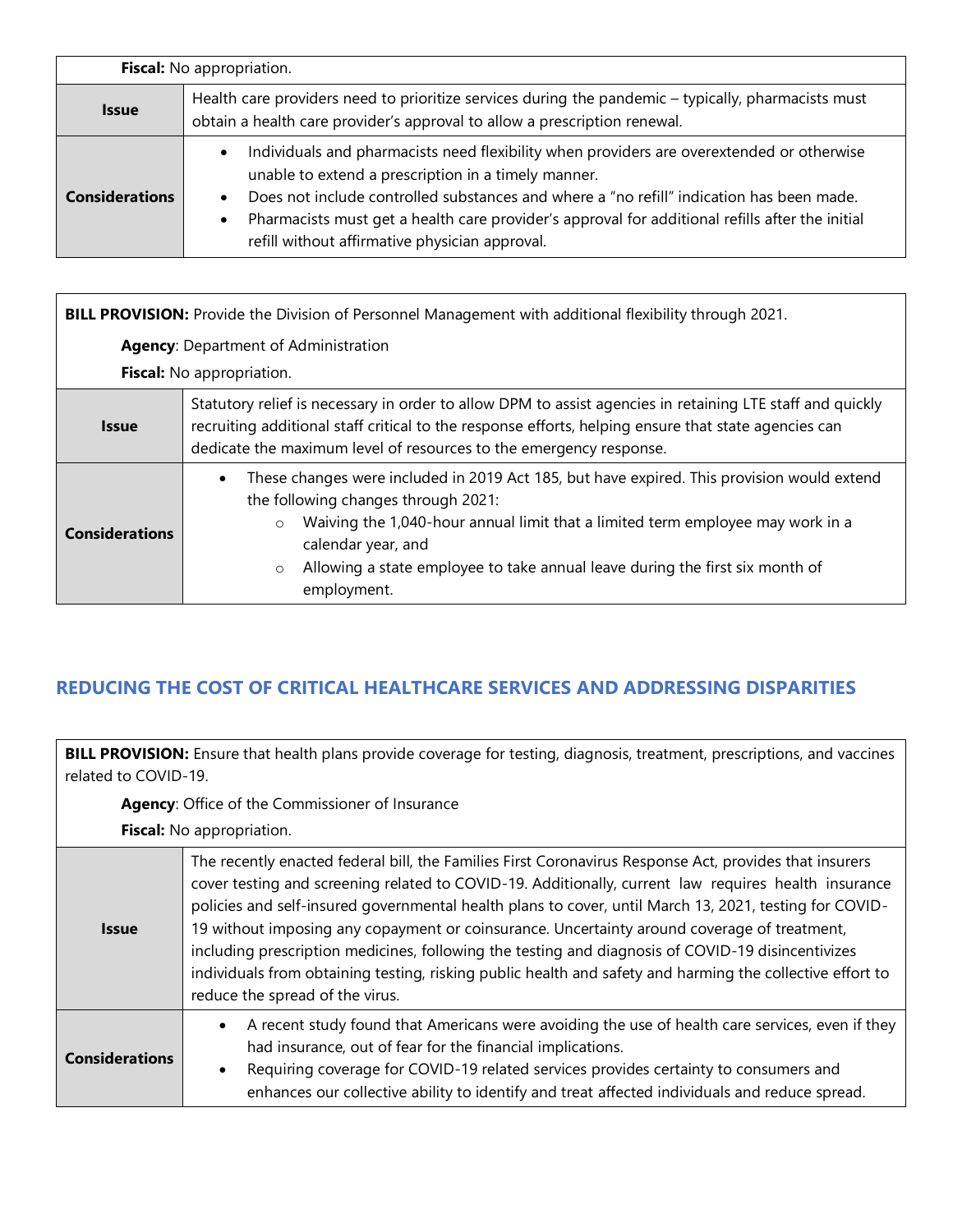**BILL PROVISION:** Prohibit cost-sharing and prior authorization for testing, diagnosis, treatment, prescriptions, and vaccines related to COVID-19.

**Agency**: Office of the Commissioner of Insurance

**Fiscal:** No appropriation.

| <b>Issue</b>          | The recently enacted federal bill, the Families First Coronavirus Response Act, prohibits cost-sharing<br>for testing and screening related to COVID-19. Eventual treatment associated with COVID-19 can<br>produce significant costs for affected individuals, disincentivizing individuals from seeking medical<br>care, further exacerbating the economic challenges individuals are experiencing during the pandemic,<br>all of which harm the collective effort to control the spread of the virus.                                                                                                                                                                                                                                                                                                                                                                                                                   |
|-----------------------|----------------------------------------------------------------------------------------------------------------------------------------------------------------------------------------------------------------------------------------------------------------------------------------------------------------------------------------------------------------------------------------------------------------------------------------------------------------------------------------------------------------------------------------------------------------------------------------------------------------------------------------------------------------------------------------------------------------------------------------------------------------------------------------------------------------------------------------------------------------------------------------------------------------------------|
| <b>Considerations</b> | Estimates from Kaiser Family Foundation (KFF) suggest that the cost of inpatient admissions<br>$\bullet$<br>for COVID-19 treatment range from approximately \$10,000 to \$20,000.<br>Also according to KFF, individuals with employer coverage who are admitted for COVID-19<br>$\bullet$<br>treatment could face out-of-pocket costs exceeding \$1,300.<br>A recent study found that Americans were avoiding the use of health care services, even if they<br>$\bullet$<br>had insurance, out of fear for the financial implications.<br>Additionally, the KFF notes that other states have taken this action, to reduce out of pocket<br>costs for COVID-19 victims requiring treatment.<br>This bill prohibits cost-sharing for medical services related to COVID-19 in order to strengthen<br>the public health response to the pandemic and minimize the additional financial harm that<br>COVID-19 victims may face. |

**BILL PROVISION:** Establish that insurers will reimburse providers for out-of-network care (including telehealth) resulting from COVID-19 related disruptions at 250% of Medicare rates.

**Agency**: Office of the Commissioner of Insurance

**Fiscal:** No appropriation.

| <b>Issue</b>          | The healthcare system is experiencing capacity issues as it attempts to respond to the pandemic. As a<br>result, care that is both related and unrelated to COVID-19 may be routed to an out-of-network<br>provider. Consumer protection measures, as well as a payment remedy, are necessary to ensure that<br>healthcare remains accessible and affordable during a pandemic.                                                                                                                                                                                                                                                                                                                                                                                                                                                                                                       |
|-----------------------|---------------------------------------------------------------------------------------------------------------------------------------------------------------------------------------------------------------------------------------------------------------------------------------------------------------------------------------------------------------------------------------------------------------------------------------------------------------------------------------------------------------------------------------------------------------------------------------------------------------------------------------------------------------------------------------------------------------------------------------------------------------------------------------------------------------------------------------------------------------------------------------|
| <b>Considerations</b> | Data on pneumonia treatment analogous to in-patient admissions for COVID-19 suggest that<br>between 15-20 percent of patients are likely to receive a surprise bill following an in-network<br>admission.<br>Some health insurance companies have indicated they will not charge higher cost-sharing for<br>$\bullet$<br>people who inadvertently receive out-of-network care, however, only providers would be in a<br>position to stop balance bills.<br>This provision applies to any service, treatment or supply that is related to diagnosis or<br>$\bullet$<br>treatment for the condition related to COVID-19 and that is provided by an out-of-network<br>provider.<br>The provision would also apply if the preferred provider network is unavailable due to the<br>pandemic and an individual is referred to an out-of-network provider for treatment of any<br>condition. |

**BILL PROVISION:** Allow critical workers, including healthcare workers, to claim worker's compensation benefits related to COVID-19, presuming that they received the illness from their occupation.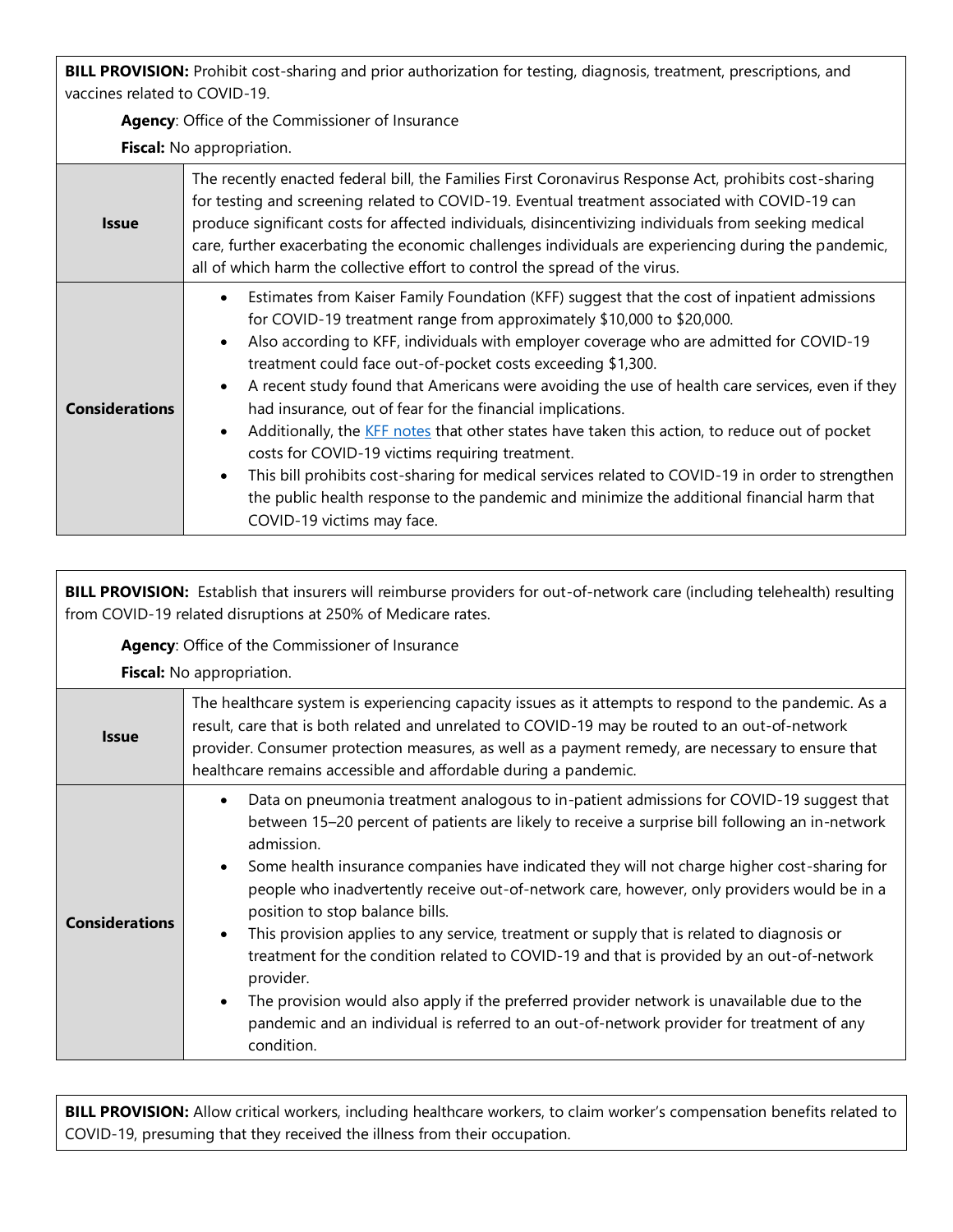| Agency: Department of Workforce Development |                                                                                                                                                                                                                                                                                                                                                                                                                                                                                                                                                               |  |
|---------------------------------------------|---------------------------------------------------------------------------------------------------------------------------------------------------------------------------------------------------------------------------------------------------------------------------------------------------------------------------------------------------------------------------------------------------------------------------------------------------------------------------------------------------------------------------------------------------------------|--|
|                                             | Fiscal: No appropriation.                                                                                                                                                                                                                                                                                                                                                                                                                                                                                                                                     |  |
| <b>Issue</b>                                | Generally, communicable diseases generally are not compensable under worker's compensation and<br>compensation is limited to diseases that are the result of long-term exposure to a condition of<br>employment.                                                                                                                                                                                                                                                                                                                                              |  |
| <b>Considerations</b>                       | Critical workers, as determined by DHS, are placing themselves in danger by continuing to<br>engage with the public in various ways to maintain services, at the risk of contracting COVID-<br>19 themselves.<br>As critical workers are in contact with the general frequently, a presumption of a work-related<br>illness in their favor is appropriate.<br>This provision does not include language from 2019 Act 185 that required employees to show<br>they had been exposed to persons with confirmed cases of COVID-19 in the course of<br>employment. |  |

### **REDUCING SPREAD OF COVID-19 BY HELPING WISCONSINITES STAY HOME**

| BILL PROVISION: Waive in-person appearance requirements through the end of 2021. |                                                                                                                                                                                                                                                                                                                                                                                                                         |
|----------------------------------------------------------------------------------|-------------------------------------------------------------------------------------------------------------------------------------------------------------------------------------------------------------------------------------------------------------------------------------------------------------------------------------------------------------------------------------------------------------------------|
| <b>Agency: Enterprise-wide</b>                                                   |                                                                                                                                                                                                                                                                                                                                                                                                                         |
| <b>Fiscal:</b> No appropriation.                                                 |                                                                                                                                                                                                                                                                                                                                                                                                                         |
| <b>Issue</b>                                                                     | Statutory relief is necessary in order to provide flexibility to allow people to appear remotely where<br>they would otherwise be required to appear in person is a common sense way to reduce unnecessary<br>face-to-face interactions.                                                                                                                                                                                |
| <b>Considerations</b>                                                            | Face-to-face interactions present additional opportunities for exposure to and spread of the<br>virus, which will hinder the state's ability to swiftly address the emergency and will prolong the<br>harm caused by the virus.<br>This provision enhances the state's response to the pandemic by allowing for the waiving of<br>$\bullet$<br>certain in-person requirements that may increase the public health risk. |

**BILL PROVISION:** Allow online notaries to perform online notarization of estate planning documents (such as wills and trusts) through the end of 2021.

**Agency**: Department of Financial Institutions

**Fiscal:** No appropriation.

| <b>Issue</b>          | Due to the COVID-19 pandemic, in-person appointments with notaries may not be feasible or safe.                      |
|-----------------------|----------------------------------------------------------------------------------------------------------------------|
| <b>Considerations</b> | This would afford Wisconsinites who want to do estate planning during the pandemic the<br>ability to do so remotely. |

### **PROVIDING ECONOMIC PROTECTION AND SUPPORT**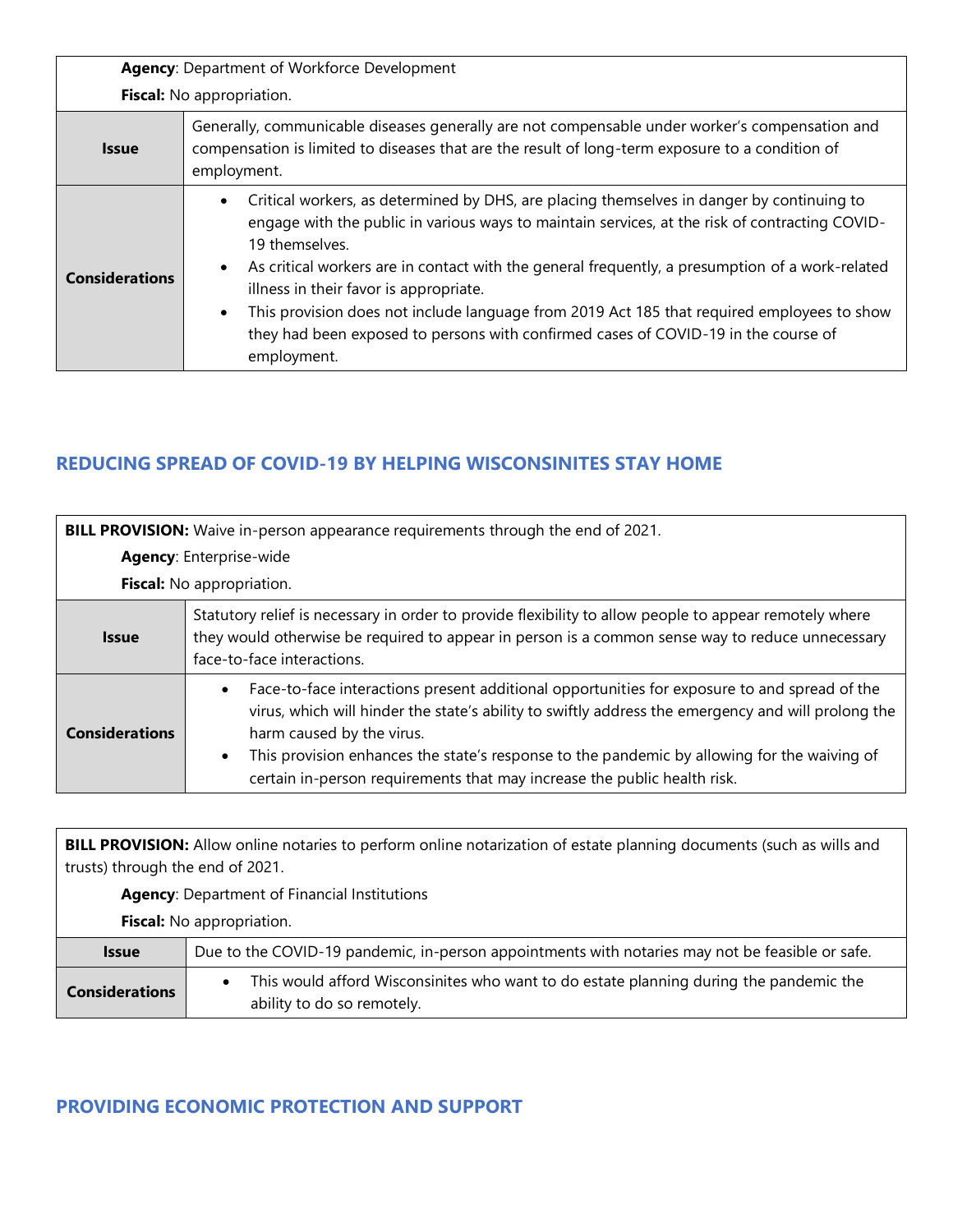**BILL PROVISION:** Allow DHS to issue an order prohibiting evictions and foreclosures through 2021.

**Agency**: Department of Agriculture, Trade, and Consumer Protection

**Fiscal:** No appropriation.

| <b>Issue</b>          | Action is needed to ensure housing security for Wisconsinites that lose their jobs or suffer financial<br>hardship as a result of the COVID-19 pandemic and to assist Wisconsin businesses struggling to stay<br>afloat.                                                                             |
|-----------------------|------------------------------------------------------------------------------------------------------------------------------------------------------------------------------------------------------------------------------------------------------------------------------------------------------|
| <b>Considerations</b> | Under this provision, DHS may issue an order prohibiting the commencement of any action<br>for eviction under chs. 704 and 799 or for foreclosure under ch. 846 through 2021.<br>An order issued under this subsection may be applicable statewide or may be geographically<br>$\bullet$<br>limited. |

**BILL PROVISION:** Authority to waive interest, penalties or payments on governmental loans and debt through the end of 2021.

**Agency**: Department of Administration

| <b>Issue</b>          | Given the unprecedented economic disruption created by the COVID-19 pandemic, it is important that<br>state and local officials have the ability to waive interest, penalties and payments on loans through the<br>end of 2021.                                                                                                                                                                                                                                      |
|-----------------------|----------------------------------------------------------------------------------------------------------------------------------------------------------------------------------------------------------------------------------------------------------------------------------------------------------------------------------------------------------------------------------------------------------------------------------------------------------------------|
| <b>Considerations</b> | This provision is consistent with the recommendation that the appropriate agency head be<br>$\bullet$<br>allowed to waive in-person requirements and deadlines or specific statutory timelines that<br>occur during the pandemic.<br>This provision is designed to help cushion the economic blow that many Wisconsin residents<br>are currently facing.<br>It would not apply to debt service payments that are required to be made at the state or local<br>level. |

| BILL PROVISION: Suspend the one-week waiting period for unemployment insurance through the end of 2021. |                                                                                                                                                                                                                                                                                                                                                                                                                                                                                                                                                                                                                                                                                                                             |
|---------------------------------------------------------------------------------------------------------|-----------------------------------------------------------------------------------------------------------------------------------------------------------------------------------------------------------------------------------------------------------------------------------------------------------------------------------------------------------------------------------------------------------------------------------------------------------------------------------------------------------------------------------------------------------------------------------------------------------------------------------------------------------------------------------------------------------------------------|
|                                                                                                         | <b>Agency: Department of Workforce Development</b>                                                                                                                                                                                                                                                                                                                                                                                                                                                                                                                                                                                                                                                                          |
|                                                                                                         | Fiscal: No appropriation.                                                                                                                                                                                                                                                                                                                                                                                                                                                                                                                                                                                                                                                                                                   |
| <b>Issue</b>                                                                                            | The state has experienced an unprecedented increase in the number of unemployment claims within a<br>very short time frame due to the pandemic - allowing individuals to receive their UI benefit<br>immediately will ensure financial stability for claimants and the economy.                                                                                                                                                                                                                                                                                                                                                                                                                                             |
| <b>Considerations</b>                                                                                   | Under the Families First Coronavirus Response Act, states were required to temporarily<br>suspend waiting week requirements to receive federal matching for the first week of Extended<br>Benefits and emergency administrative grants.<br>While Wisconsin temporarily suspended this requirement under Act 185, it is clear this crisis<br>will not be over by February and should be extended through the end of 2021.<br>Eliminating the one-week waiting period helps not only the claimants, but also local<br>businesses through the purchase of goods and services, landlords who may not otherwise<br>receive a rent check but must continue to pay for upkeep and utilities, and local banks who<br>service loans. |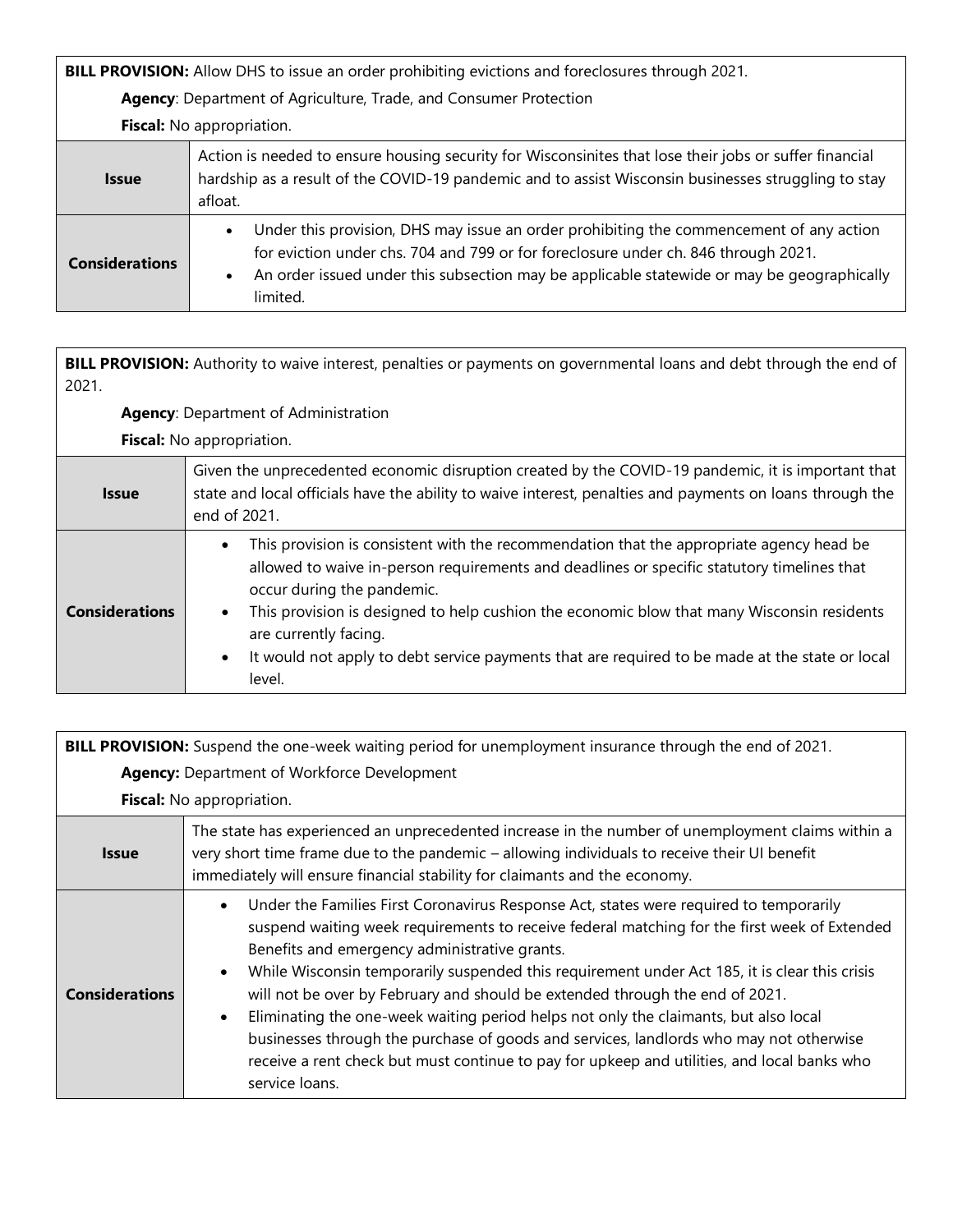**BILL PROVISION:** Create a solution for the issue created by 2019 Act 185 by allowing funds to be transferred into the Interest and Penalties (I&P) Appropriation.

**Agency:** Department of Workforce Development

| <b>Issue</b>          | The I&P appropriation is currently showing a deficit due to the way benefit payments were structured<br>under 2019 Act 185.                                                                                                                                                                                                                                                                                                                                                                                                                                                                                                                                                                                                                                                                                                                                                                                  |
|-----------------------|--------------------------------------------------------------------------------------------------------------------------------------------------------------------------------------------------------------------------------------------------------------------------------------------------------------------------------------------------------------------------------------------------------------------------------------------------------------------------------------------------------------------------------------------------------------------------------------------------------------------------------------------------------------------------------------------------------------------------------------------------------------------------------------------------------------------------------------------------------------------------------------------------------------|
| <b>Considerations</b> | 2019 Act 185 funneled money from this appropriation to support benefit payments in a way<br>where the claims are projected to exceed the cash available.<br>Due to 2019 Act 185, additional legislative changes are needed to resolve the deficit as the<br>$\bullet$<br>administration is not able to transfer funds to the I&P appropriation.<br>Had the Legislature adopted the Governor's original COVID-19 legislative proposal, there<br>$\bullet$<br>would have been no effect on the I&P appropriation and the cash balance would not have<br>drawn down above and beyond what was available to pay benefits. The Governor's proposal<br>would have lessened the impact of COVID-19 job losses on employers while avoiding the<br>current problem.<br>Legislative Republicans were aware that DWD had concerns about the way the payments out<br>$\bullet$<br>of the I&P appropriation were modeled. |

| BILL PROVISION: Waive certain parameters related to the Work-Share program through the end of 2021. |                                                                                                                                                                                                                                                                                                                                                                                                                                                                                                                                                                                                                                                                                                                                                                                                                                                                                                                                                                             |  |  |
|-----------------------------------------------------------------------------------------------------|-----------------------------------------------------------------------------------------------------------------------------------------------------------------------------------------------------------------------------------------------------------------------------------------------------------------------------------------------------------------------------------------------------------------------------------------------------------------------------------------------------------------------------------------------------------------------------------------------------------------------------------------------------------------------------------------------------------------------------------------------------------------------------------------------------------------------------------------------------------------------------------------------------------------------------------------------------------------------------|--|--|
| Agency: Department of Workforce Development                                                         |                                                                                                                                                                                                                                                                                                                                                                                                                                                                                                                                                                                                                                                                                                                                                                                                                                                                                                                                                                             |  |  |
|                                                                                                     | Fiscal: No appropriation                                                                                                                                                                                                                                                                                                                                                                                                                                                                                                                                                                                                                                                                                                                                                                                                                                                                                                                                                    |  |  |
| <b>Issue</b>                                                                                        | There has been increased interest in the Work-Share program due to the pandemic.                                                                                                                                                                                                                                                                                                                                                                                                                                                                                                                                                                                                                                                                                                                                                                                                                                                                                            |  |  |
| <b>Considerations</b>                                                                               | The Work-Share program helps employers avoid layoffs by allowing workers to remain<br>$\bullet$<br>employed and employers to retain staff during times of reduced business activity.<br>Specifically, this provision would waive the following requirements:<br>The requirement that the reduction in working hours under a work-share program<br>$\circ$<br>must be at least 10% but not more than 50%.<br>The requirement that at least 10% of the employees in a work unit be included.<br>$\circ$<br>The requirement that the employer provide for initial coverage of at least 20 positions.<br>$\circ$<br>Additionally, this provision permanently extends the ability of Work-Share plans to be in place<br>from 6 months to 12 months.<br>While certain Work-Share provisions were waived through the end of 2020 under Act 185, it is<br>$\bullet$<br>clear this crisis will not be over by then and these provisions should be waived through the<br>end of 2021. |  |  |

| BILL PROVISION: Allow DWD to promulgate rules relaxing work search requirements through the end of 2021. |                                                                                                                                                                                                                                                                                  |
|----------------------------------------------------------------------------------------------------------|----------------------------------------------------------------------------------------------------------------------------------------------------------------------------------------------------------------------------------------------------------------------------------|
| <b>Agency: Department of Workforce Development</b>                                                       |                                                                                                                                                                                                                                                                                  |
| Fiscal: No appropriation.                                                                                |                                                                                                                                                                                                                                                                                  |
| <b>Issue</b>                                                                                             | Under current law, DWD has the limited ability to waive these requirements if it is specifically allowed<br>under federal law. DWD promulgated an emergency rule that temporarily relaxed work search<br>requirements, but it will expire before the conclusion of the pandemic. |
| <b>Considerations</b>                                                                                    | The current emergency rule aligns with federal law, which allows states to waive COVID-19<br>$\bullet$<br>work search requirements during the pandemic.                                                                                                                          |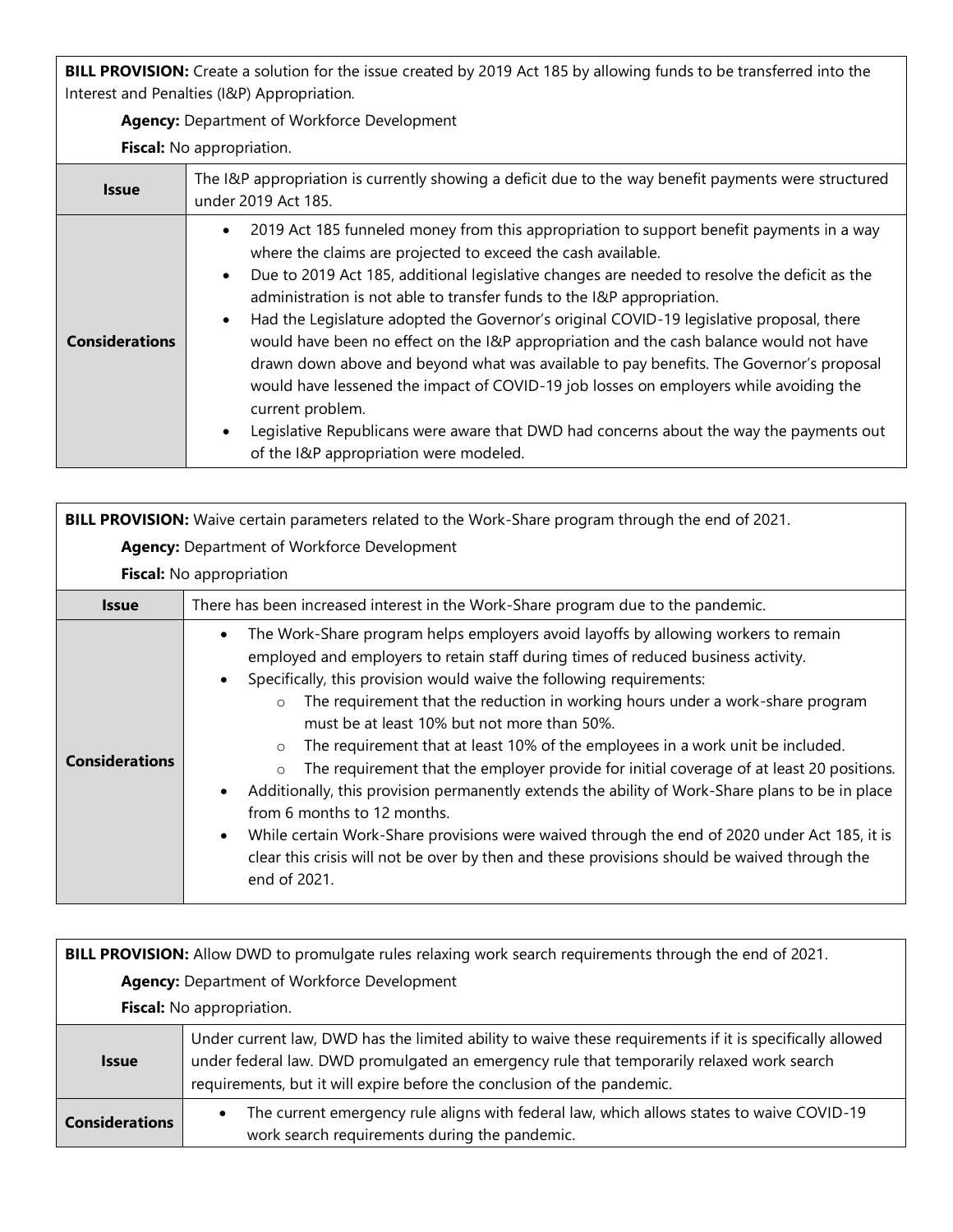|  | While DWD received an extension on the emergency rule and can request a second extension,<br>$\bullet$                     |
|--|----------------------------------------------------------------------------------------------------------------------------|
|  | the pandemic will outlast the emergency rule.                                                                              |
|  | Requiring claimants to contact employers to search for work puts an unnecessary burden on                                  |
|  | employers (especially small ones) during this time of high stress.                                                         |
|  | Some industries, such as food service, hospitality, tourism, and retail, have been particularly                            |
|  | hard hit by the pandemic and it appears that there are few, if any, job opportunities in those<br>and other sectors.       |
|  | Although Job Center services are available virtually and by phone, claimants do not have                                   |
|  | physical access to the Job Centers or other facilities that provide internet access to assist with<br>work search actions. |
|  | Relaxing this requirement has led to a decreased number of claims being held for adjudication.                             |
|  | DWD estimates that if work search requirements are reinstated, 10,000-15,000 benefit claims                                |
|  | may be held in adjudication for non-compliance.                                                                            |
|  |                                                                                                                            |

**BILL PROVISION:** Allow social security disability (SSDI) recipients to receive concurrent unemployment insurance benefits.

**Agency**: Department of Workforce Development

**Fiscal:** No appropriation.

| <b>Issue</b>          | Current law disqualifies a claimant who is receiving social security disability insurance (SSDI) benefits<br>from receiving UI in any given week. This disqualification has become even more problematic during<br>the pandemic.                                                                                                                                          |
|-----------------------|---------------------------------------------------------------------------------------------------------------------------------------------------------------------------------------------------------------------------------------------------------------------------------------------------------------------------------------------------------------------------|
| <b>Considerations</b> | Wisconsin is one of only two states that prevent people with disabilities who are able to<br>work from receiving unemployment benefits.<br>The SSDI program encourages participants to work as much as they are able.<br>Approximately 175,000 Wisconsinites supplement their income with SSDI.<br>This provision would help some of Wisconsin's most vulnerable workers. |

## **CREATING FLEXIBILITY TO SUPPORT KIDS & FAMILIES**

| BILL PROVISION: Waive student assessments and school report card requirements for the 2020-21 school year. |                                                                                                                                                                                                                                                                                                                                                                                                                                                                                                                                                                                       |  |
|------------------------------------------------------------------------------------------------------------|---------------------------------------------------------------------------------------------------------------------------------------------------------------------------------------------------------------------------------------------------------------------------------------------------------------------------------------------------------------------------------------------------------------------------------------------------------------------------------------------------------------------------------------------------------------------------------------|--|
| <b>Agency:</b> Department of Public Instruction                                                            |                                                                                                                                                                                                                                                                                                                                                                                                                                                                                                                                                                                       |  |
| Fiscal: No appropriation.                                                                                  |                                                                                                                                                                                                                                                                                                                                                                                                                                                                                                                                                                                       |  |
| <b>Issue</b>                                                                                               | K-12 schools are on the frontline of adapting to rapidly changing circumstances during the pandemic.<br>They need flexibility in the face requirements that do not contemplate the magnitude of the<br>pandemic.                                                                                                                                                                                                                                                                                                                                                                      |  |
| <b>Considerations</b>                                                                                      | Waiving these requirements reduces the burden on schools that are devoting time to<br>adapting their instruction and function as they move between in-person and virtual learning.<br>Student assessments create a unique challenge and likely cannot be administered safely and<br>$\bullet$<br>uniformly. It follows that school report cards should also be suspended.<br>Federal requirements related to assessments remain in effect for the 2020-21 school year, but<br>$\bullet$<br>this provision provides flexibility if those requirements are waived at the federal level. |  |